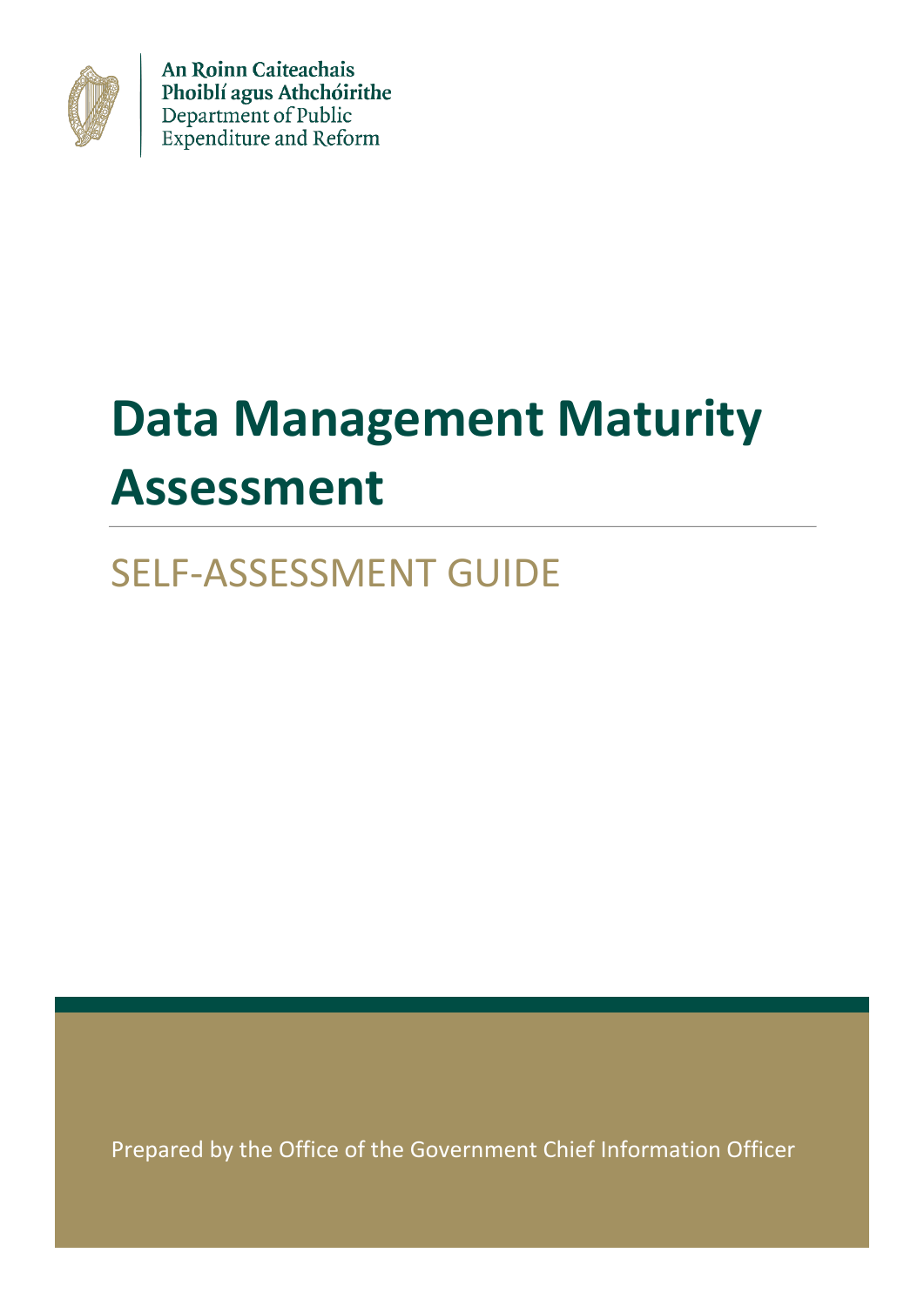# INTRODUCTION

This guidance document has been developed to provide a Public Service Bodies (PSBs) with direction in terms of how to approach the assessment, and a detailed step-by-step methodology to undertake the assessment. This approach, which can be tailored to suit specific needs and requirements, is based on the DAMA-DMBoK data maturity framework. There is no "one model fits all" for data maturity assessments, and as such PSBs must tailor and scale their assessment and approach to fit their needs.

# PHASES

Data Maturity Assessments require planning. In order to ensure practical, actionable results, PSBs must ensure both resources and time are dedicated to the assessment. Assessments should be conducted over a short and defined period of time with the aim of the assessment to solicit knowledge, insights and observations from different business areas within your organisation.

A Data Maturity self-assessment can be grouped into several distinct phases, as outlined below.

#### **Inform**

•Inform yourself and key stakeholders about Data Maturity Frameworks and DAMA-DMBOK, ensuring an understanding of framework areas, maturity levels and approaches

**Plan & Tailor** •Plan and tailor the assessment to suit your organisation. Define an overall approach, select data areas to focus on, and communicate with stakeholders

#### **Assess**

D

•Initiate the assessment by engaging with stakeholders to obtain opinions, observations, recommendatio ns, and benchmarking across different data areas

 $\blacksquare$ 

# **Analysis**

•Analysis of the assessment findings should identify the PSBs current data management capability and a series of potential improvements that can be made

# **Future**

 $\blacksquare$ 

•Maturity Assessments and their results are often the starting point for a body to develop a strategy and setout a roadmap of future actions

# PHASES (DETAILED)

Г

The following provides details of the various phases and steps to be undertaken by PSBs as part of their data maturity self-assessment. These steps are derived from the activities outlined in the DAMA-DMBoK approach, which outline how best to carry out a data maturity assessment.

It is important to bear-in-mind that a data maturity self-assessment must be tailored to suit the specific needs and interests of each PSB. This step-by-step guide is flexible and PSBs are encouraged to adapt the steps below in whatever manner is deemed optimal to suit their requirements.

#### INFORM

#### 1. FAMILIARISE YOURSELF WITH DAMA-DMBOK 2.0

Obtain an understanding of data management maturity frameworks, learning what they are, their purpose and the benefits of carrying out a maturity assessment. It is recommended that staff conducting the assessment for a PSB read the advice note and *Chapter 15 Data Management Maturity Assessment* in the *DAMA-DMBoK 2.0.* This should provide brief introduction of the data maturity assessment, its purposes and benefits.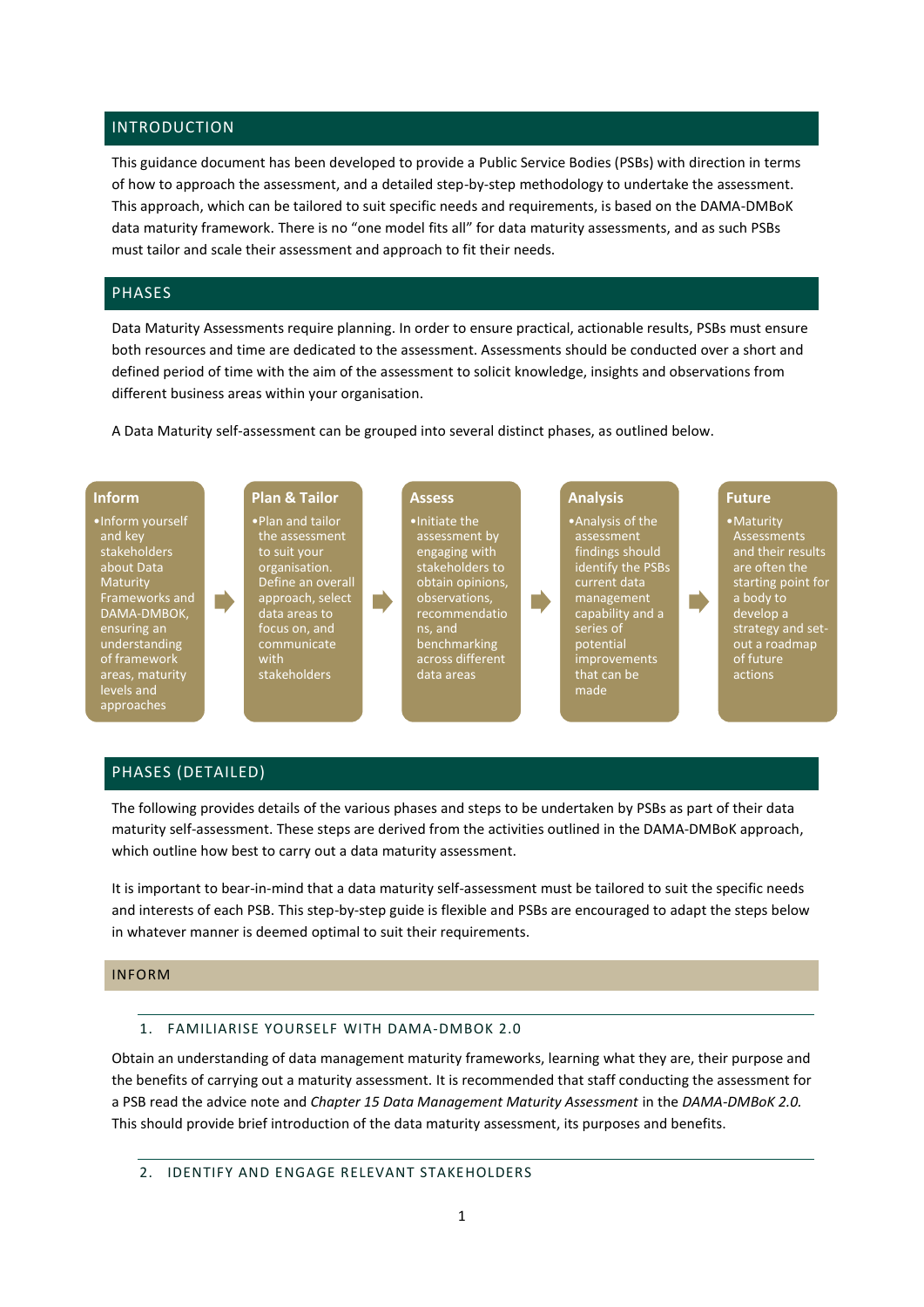Stakeholder analysis and identification is a key step in data maturity assessments due to the breadth and depth of perspectives that can be gathered from stakeholders. Junior stakeholders can often provide in-depth knowledge of data in a specific area, while more senior stakeholders will often have a wider perspective on the organisation's interaction with data. Stakeholders must be identified early in assessment and engagement should take place to inform and outline the benefits of a data maturity assessment.

# PLAN & TAILOR ASSESSMENT

# 3. DEFINE GOALS OF AN ASSESSMENT

It is important to set out the goals of the assessment, which will help determine the assessment's scope and focus. Often there are specific drivers for an assessment, which may help define the goals. The goals should be clearly understood by decision makers and business areas in the organisation. As part of this goal setting, it should be decided whether that assessment will be aligned with any other data initiatives, as often times a data maturity assessment is a precursor to the development of a data strategy. Some high level goals may include:

- Demonstrate a commitment within PSB to improving its data management capability.
- Enable PSB to evaluate and benchmark current data processes and procedures and policies
- Identify gaps and opportunities in the area of data management and governance
- To provide greater awareness and knowledge of PSBs data holdings and capability.
- To assist with a roadmap of actionable items for a data strategy

In defining its goals, a PSB can better decide on an assessment approach and scope in terms of both areas to focus and stakeholders to engage, and the resulting final output.

# 4. CHOOSE DATA MANAGEMENT AREAS

DAMA-DMBoK 2.0 provides comprehensive coverage of all aspects of data managements through its 11 data management areas, these are listed below. However, a PSB may not wish to assess itself across all these areas, as this can be onerous with some areas being of less relevance to the PSB. If a PSB chooses to exclude certain knowledge areas as part of its assessment, it should provide a rationale for its exclusion.

- Data Governance
- Data Architecture
- Data Modelling & Design
- Data Storage & Operations
- Data Security
- Data Integration & Interoperability
- Document & Content Management
- Data Warehousing & Business Intelligence
- Metadata
- Data Quality
- Reference & Master Data

# 5. DEFINE ORGANISATIONAL SCOPE

While many PSBs will undertake a whole of organisation assessment, a data maturity assessment may focus on a particular business area or program. The areas chosen should represent a meaningful subset of the organisation and participants should be able to influence key business processes that affects the data assets within scope.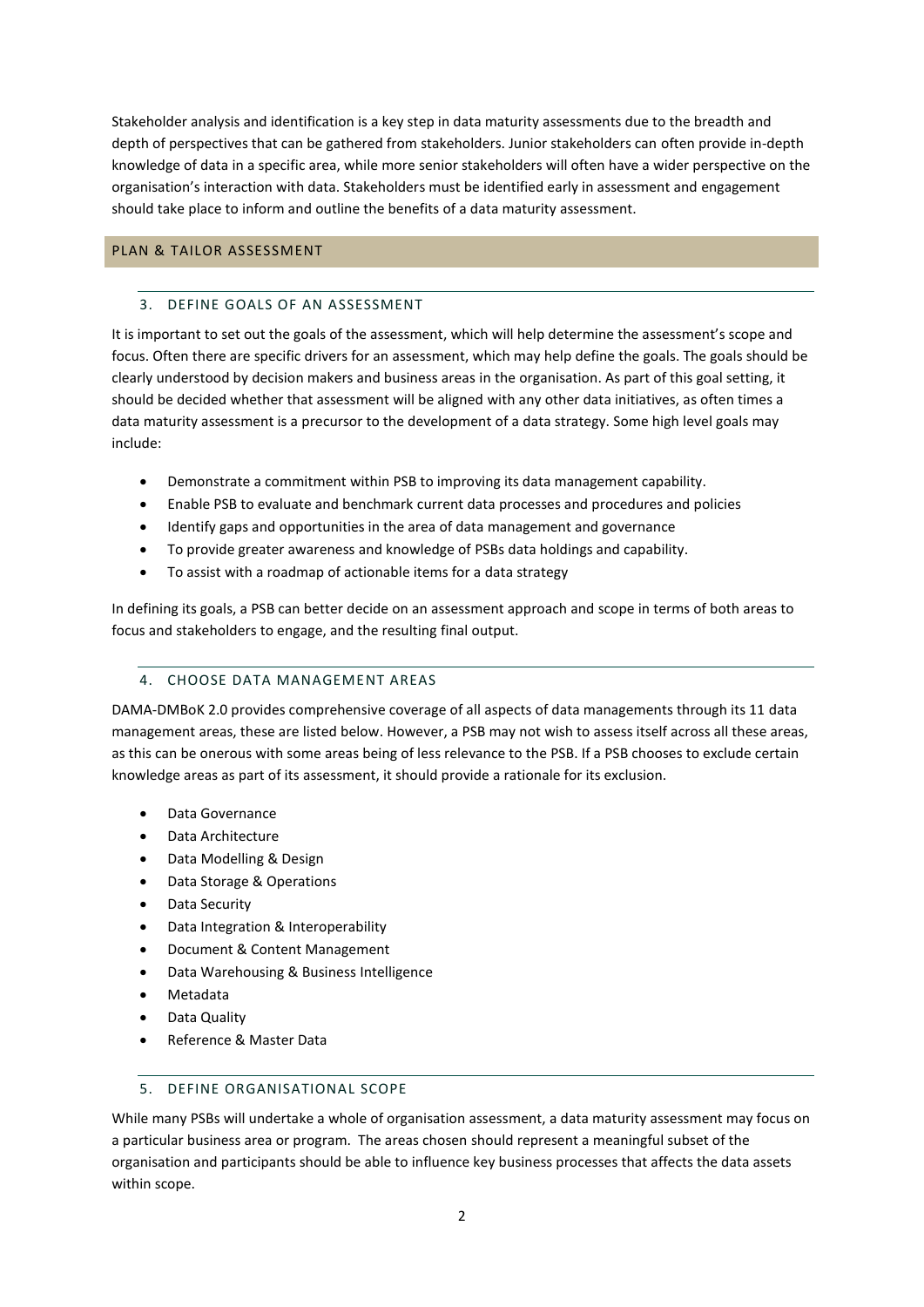PSBs should consider the scope that best serves the goals of its assessment. There are trade-offs between local and organisational assessments:

- **Localised assessments** can delve into much greater detail and can be conducted quickly when focused in on a specific area. Well-planned localised assessments can often be aggregated and weighted to form an enterprise or organisational assessment.
- **Organisation assessments** focus on the broad and sometimes disconnected parts of a body, evaluating the different areas and their processes against a standard criteria. This can be done via one single overall assessment or the grouping together of smaller assessments.

# 6. DEFINE ASSESSMENT APPROACH

Based on the goals defined for the data maturity assessment and the level of commitment from stakeholders, a PSB should decide on how it will engage with key stakeholders. This may include workshops, interviews and surveys amongst other methods in order to solicit the knowledge, insights and observations required.

A key factor in the approach is the level of engagement from stakeholders. If stakeholder time and investment is limited, it might be better to use a lightweight option for the assessment such as online assessments with follow-ups. Otherwise, it may be better to have physical workshops and one-to-one meetings in order to obtain the necessary information as well as buy-in for certain recommendations and improvements.

# 7. COMMUNICATIONS

Clear communications are a critical factor in the success of an assessment and the actions coming out of it. It is important to communicate with stakeholders throughout the assessment process to ensure full engagement and buy-in at all stages. As part of any communications activity, it is valuable to reiterate the goals of the assessment and benefits of carrying out.

As a data maturity assessment can lead to significant actions or changes for a PSB, it is important to communicate this clearly to stakeholders. A communications plan should be put in place leveraging the stakeholder identification and analysis step above.

# ASSESSMENT

# 8. PLAN ASSESSMENT

Data Maturity Assessments require appropriate planning. In order to ensure practical and actionable results, PSBs must plan, and ensure sufficient resources and time are dedicated to the assessment. Assessments should be conducted over a short and defined period of time.

Key to all assessment approaches is the need to solicit knowledge, insights and observations from different business areas in order to better identify strengths and weaknesses of a PSB data management practices. A combination of activities including interviews, workshops, surveys, emails, and the review of documentation and standards can be considered.

In general terms, it is recommended that PSBs pose a series of questions for each of DAMA-DMBoK areas within scope of the assessment. These questions should cover the people, processes and technology across each of these areas and should be a mix of open-ended and sentiment questions.

- Open-ended questions allow for qualitative responses, commentary and suggestions from PSB staff.
- Sentiment questions can give a quantitative indication of a PSBs performance in a given area.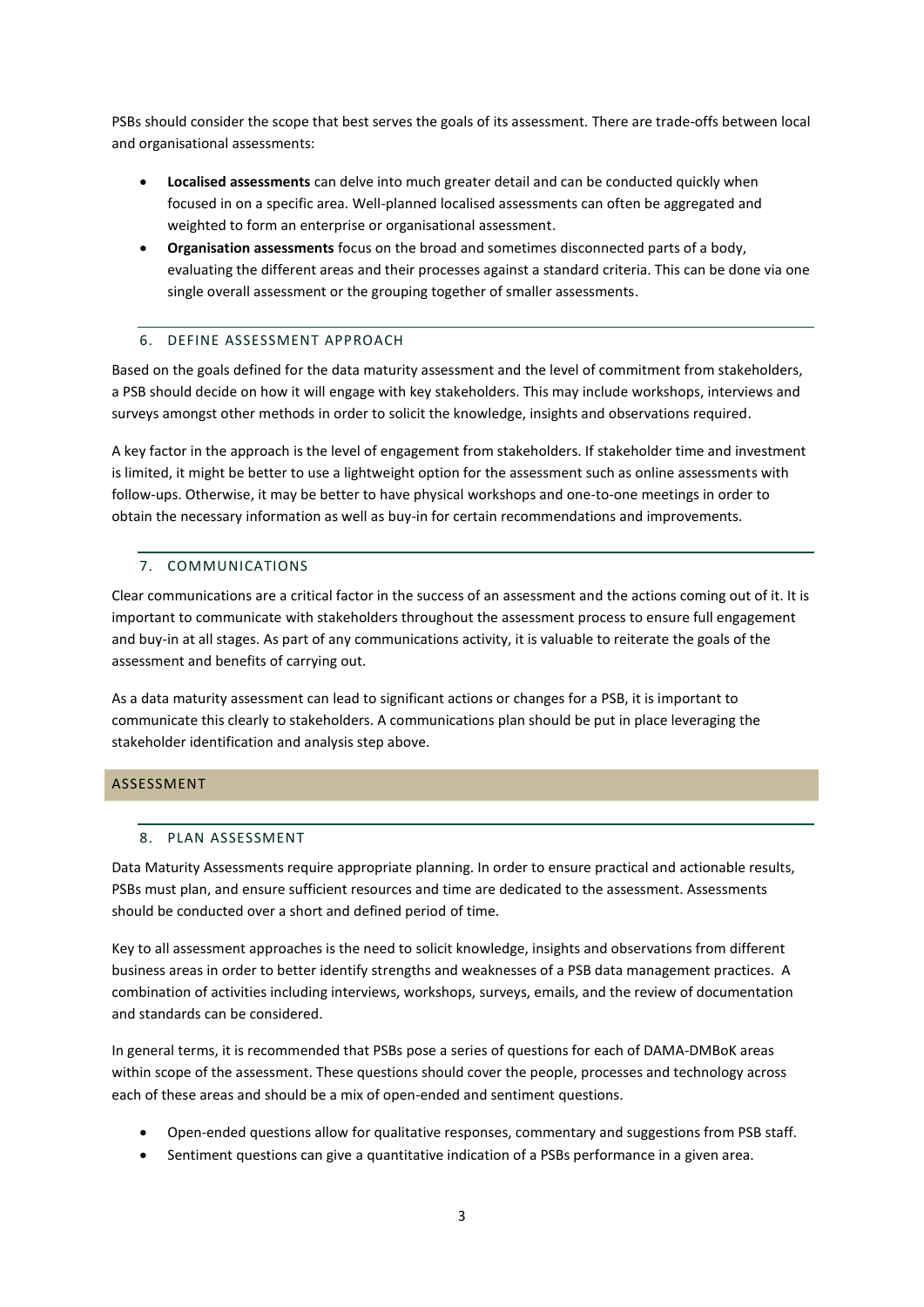A sample set of assessment questions has been provided as part of this guide. These questions, which should be tailored to suit needs, cover the 11 DAMA-DMBoK areas and are designed to be flexible. They can be used as part of workshops, surveys, interviews etc.

# 9. CARRY OUT THE ASSESSMENT

Utilising the selected assessment approach and the plan for the assessment – Begin the data maturity assessment.

Regular engagement with stakeholders throughout the assessment is vital, not only to ensure quality responses, and to clarify and further delve into those responses, but also to ensure momentum with the data maturity assessment.

# ANALYSIS & REPORT

# 10. ANALYSIS OF THE FINDINGS

There are two primary tasks in the analysis of the assessment findings.

- Through analysis of the quantitative information obtained via the assessment, an overall sentiment of the PSBs data maturity can be identified for each DAMA-DMBoK areas. This can then be matched against the 5 levels of data maturity to give a sense of the PSBs data maturity in a given area. Subsequently, an overall maturity level could be gauged for the PSBs overall data maturity.
- The analysis of the qualitative information obtained via the assessment can enable the identification of common areas of strength or weakness in a PSB, as perceived by stakeholders. Crucially, this can lead to the identification of gaps and opportunities, and therefore - actions that can be taken to close these gaps and opportunities to make improvements in the PSB's data management. Often times, these recommendations will be drawn directly from recurring suggestions made by stakeholders based on their own experience around data management.

Considering the wide range of perspectives that are often present in a PSB, it can be expected that there will be a broad range of different ratings for a PSBs performance across the data management areas. As such, there will need to be discussion of the best way to reconcile these varying views and establish a consensus mechanism by which a collective understanding of PSB's views can be established.

# 11. REPORT THE ASSESSMENT FINDINGS

Based on analysis of the assessment findings, an assessment report should be produced which outlines both the findings and analysis. The report should reiterate the context of the assessment outlining the goals and drivers, the data management areas being examined and the meaning of the maturity levels against which the PSBs is being assessed. The report should present the PSBs performance across the different data management areas, before outlining actionable recommendations for how the PSB can improve its data management performance.

It is up to senior stakeholders to decide on whether to make the report and related briefing material available to staff. It can be beneficial to do as this will better inform staff in the organisation around data management and provide them with a tangible outcome for the assessment they participated in.

# FUTURE

# 12. CREATE A ROADMAP OF ACTIONS